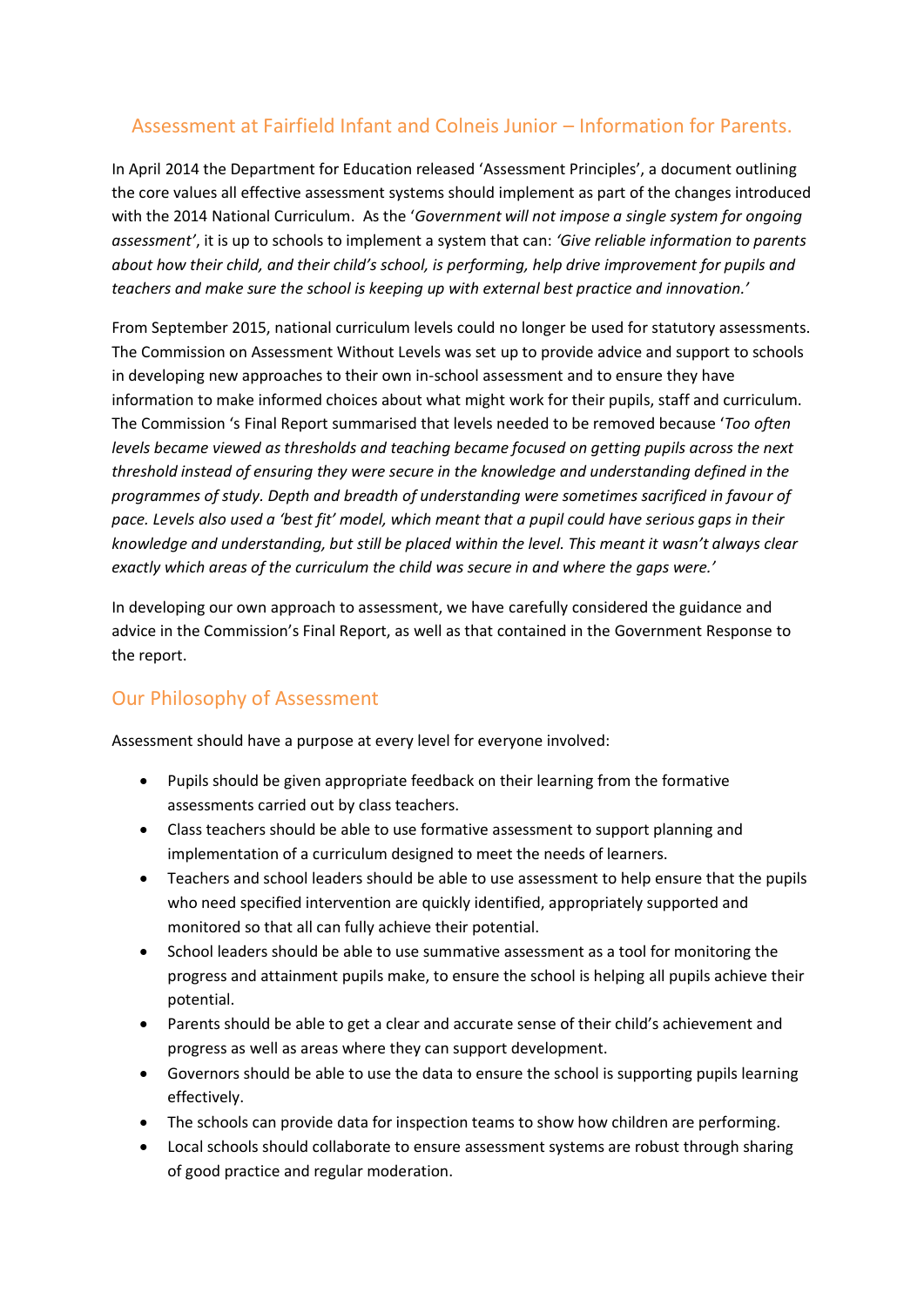The new National Curriculum has set out clear expectations for what children should achieve by the end of each Key Stage, and for English, Maths and Science, has provided guidance as to when in each phase this content should be covered. In order to monitor the progress of our pupils towards meeting these expectations, we use a combination of systems including FFT Aspire Pupil and Curriculum Tracking, NTS standardised testing, Tapestry in EYFS, termly writing assessments and end of unit assessments in the foundation subjects.

# Tracking Attainment and Progress in FFT Aspire Pupil and Curriculum Tracking

For 2020 we have adopted a new, integrated system to help us track our pupil's attainment and progress. FFT Aspire Pupil and Curriculum Tracking is a 'common currency' approach that lets us build a complete picture for each child picture from a range of teacher assessments, informal checks, standardised tests and statutory assessment.

For reading, writing and maths, teachers will assess the children's attainment on an on-going basis against the curriculum objectives for their year group. For other subjects this will be completed either at the end of a unit or work or at a specific time. They will base these judgements on a range of evidence including work produced in class (both written and verbal), observations, discussions with children and summative tasks/tests.

On a termly basis, this information is used to inform the overall teacher assessment judgement which is shared with parents in an interim report (see Reporting to Parents). This is either Working Towards the Expected Standard (WTS), Expected Standard (EXS) of Greater Depth Standard (GDS). For children working below the Key Stage curriculum, Pre-Key Stage standards are used. On a regular basis, teachers then review this picture of attainment that is building for each child and use this to inform their planning for the children's next steps in learning.

## NTS standardised testing

In years 1 through to 6, the children sit a termly NTS test in reading and maths. These termly standardised assessments enable us to accurately measure and predict pupil progress in mathematics and reading and benchmark pupil performance against national averages, and the results provide reliable diagnostic information to support and guide effective teaching and learning.

### **EYFS**

In Early Years teachers assess children on entry to Nursery and Reception. In the first half of the Autumn term, teaching staff observe the children in a variety of task and play based situations to facilitate assessment judgements to be made against a set of statements. This then gives a baseline against which future progress and attainment may be measured. Further detail is given in our EYFS Assessment Policy. Teachers will also complete the statutory Reception Baseline Assessment (RBA) from 2021 which is a short and simple check of a child's early literacy, communication, language and maths skills when they begin school. During a 20-minute one-to-one session with their teacher or teaching assistant, each child will do a number of practical and interactive tasks which have been designed to check early maths and early literacy, communication and language skills.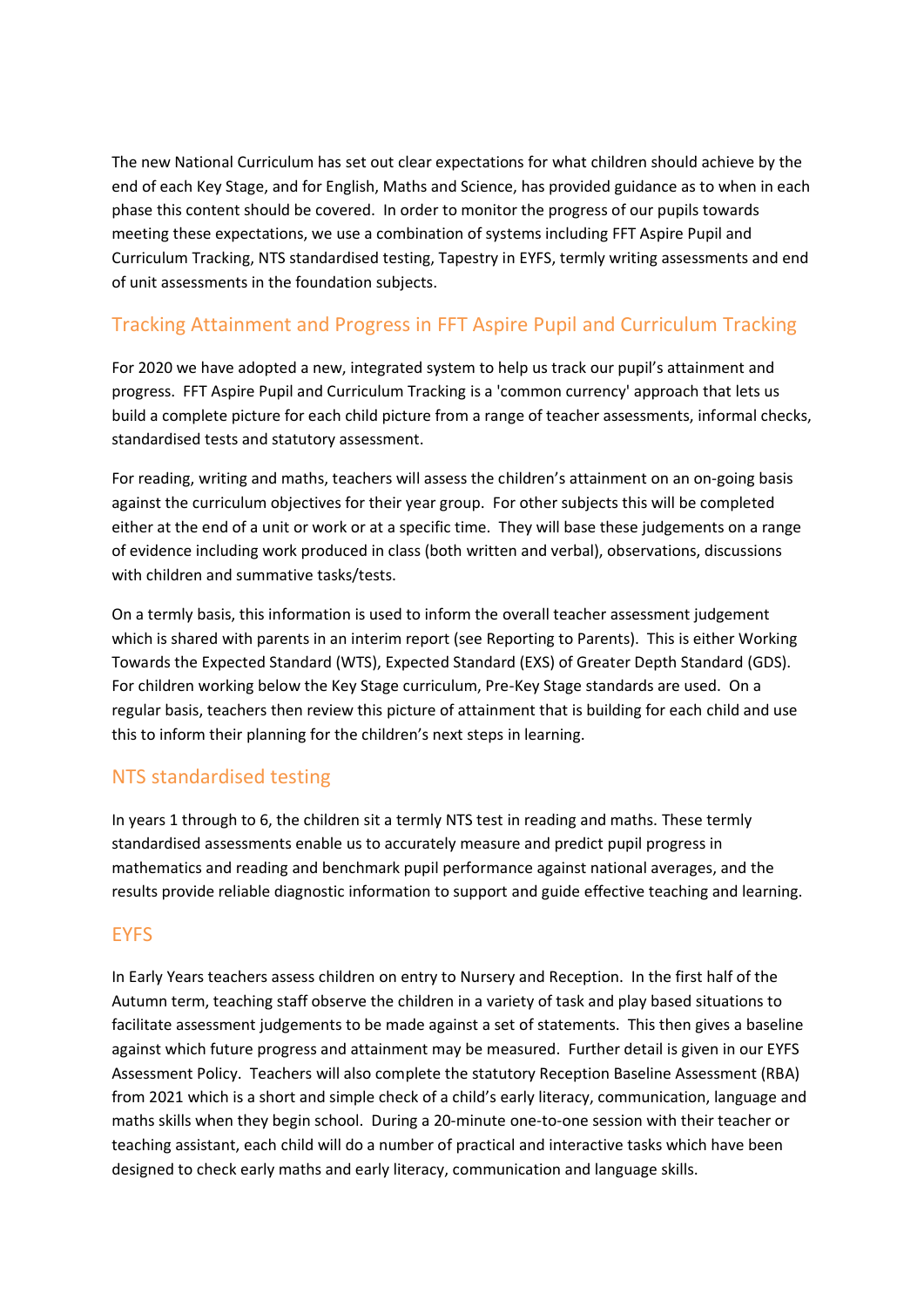WellComm assessments are also used to assess the children's communication and language skills on entry to Nursery/ Reception. This enables staff to support children where necessary with appropriate intervention and monitor their progress as they advance through school.

In Reception children are currently continuing to be assessed against the Foundation Stage Profile. Evidence for judgements against each of the statements is collected through observations, books and discussions, and an online learning journey called 'Tapestry' enables these observations to be shared with parents. Parents also have the ability to post learning observations or comments from home. Depending on the teacher assessment judgements children may be described as having achieved the 'Good Level of Development' measure at the end of the Reception year. The school engages in regular moderation of these judgements within our pyramid of schools. The data is recorded on a termly basis in Tapestry for monitoring and target setting.

#### How is the assessment data used?

Each term class data is collected and analysed by class teachers and the leadership team in Pupil Progress Meetings. Individual progress is monitored as well as that of specific groups. Interventions are targeted and reviewed based on the data collected. The leadership team review the schools data in connection with the school raising attainment plan and pupil progress across classes, year groups and whole school is considered in light of this. The school governors receive regular updates about the data from termly Headteacher reports, School Improvement Summary Reports and data from Analyse School Performance (ASP).

#### Standardisation and Moderation

Internal moderation of class books is carried out regularly each term. We take part in moderation meetings within our pyramid to ensure parity in our judgements and engage in Local Authority moderation processes to confirm our decisions.

### Year 1 and Year 2 Phonics Check

In June all Year 1 pupils' progress in phonics will be assessed. Each child will be assessed individually by their teacher. They will be asked to read 20 real and 20 pseudo-words in order to assess their decoding ability. Any child currently in Year 2 who either did not take the test in Year 1 or did not achieve the pass mark last year will also take the test.

### Year 4 Multiplication Tables Check (MTC)

In June all Year 4 children undertake this check to determine whether they can fluently recall their times tables up to 12, as this is deemed to be essential for future success in mathematics. The MTC is an on-screen check consisting of 25 times tables questions. We will be able to view each child's results once all participating pupils have taken the check and these will be shared with parents.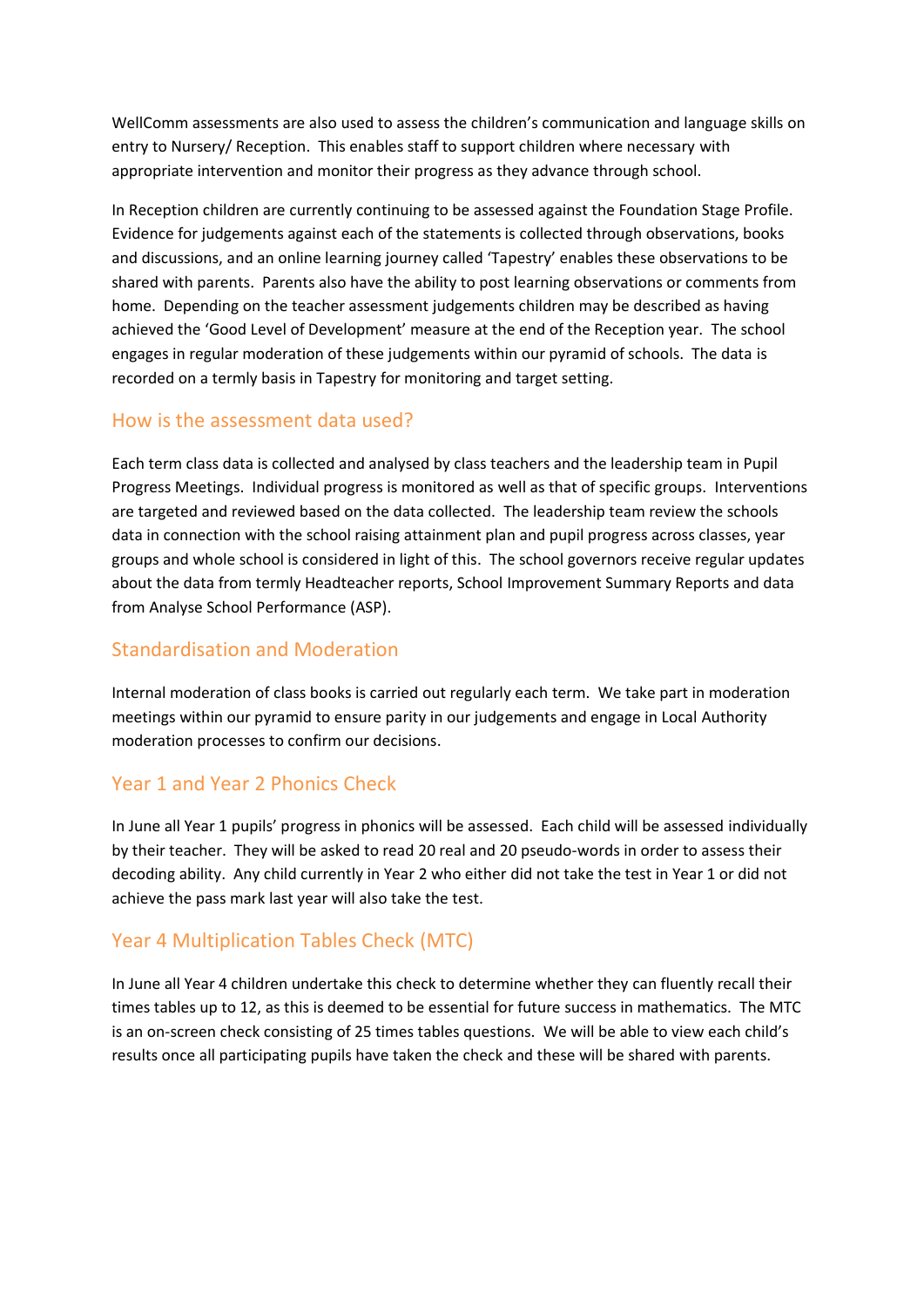# Additional Assessments

In order to inform interventions and specific programmes of support, the schools also use a range of assessments, screens and monitoring tools that can provide valuable information to teachers, senior leaders and parents regarding progress and/or barriers to learning. Examples of these include:

- On entry Wellcomm assessments to identify children that may benefit from early intervention for speaking and listening.
- Salford and Youngs assessments to monitor reading and spelling age annually in KS2 and for targeted children in KS1.
- Sandwell, BEAM and Dynamo Profiler assessments to inform a range of maths interventions.
- Dyslexia and Working Memory Screens to assist in identifying specific difficulties
- Phonological assessment battery to identify specific gaps in sound acquisition

Further information regarding these assessments and their application is available from our SENDCo.

## End of Key Stage Assessments

From 2016 children have been assessed at the end of both Key Stage 1 and Key Stage 2 against the National Curriculum 2014. In addition, from 2016 attainment in national curriculum tests was no longer be reported in levels. Instead, scaled scores are used.

Scaled scores help test results to be reported consistently from one year to the next. National curriculum tests are designed to be as similar as possible year on year, but slight differences in difficulty will occur between years. Scaled scores maintain their meaning over time so that two pupils achieving the same scaled score in different years will have demonstrated the same attainment.

A scaled score of 100 will always represent the 'expected standard'.

A pupil's scaled score will be based on their raw score. The raw score is the total number of marks a pupil receives in a test, based on the number of questions they answered correctly. The pupil's raw score will be translated into a scaled score using a conversion table. In KS1, teachers will need to use these to translate pupils' raw scores into scaled scores to see whether each pupil has met the expected standard. Each year, the STA will publish test results on the NCA tools website and each pupil will receive a raw score (the number of raw marks awarded), a scaled score and confirmation of whether or not they attained the expected standard.

#### Key Stage One

KS1 national curriculum tests consist of:

English reading Papers 1 and 2

English grammar, punctuation and spelling Paper 1: spelling and Paper 2: questions

Mathematics Paper 1: arithmetic and Paper 2: reasoning

There is no longer a test or task for English writing.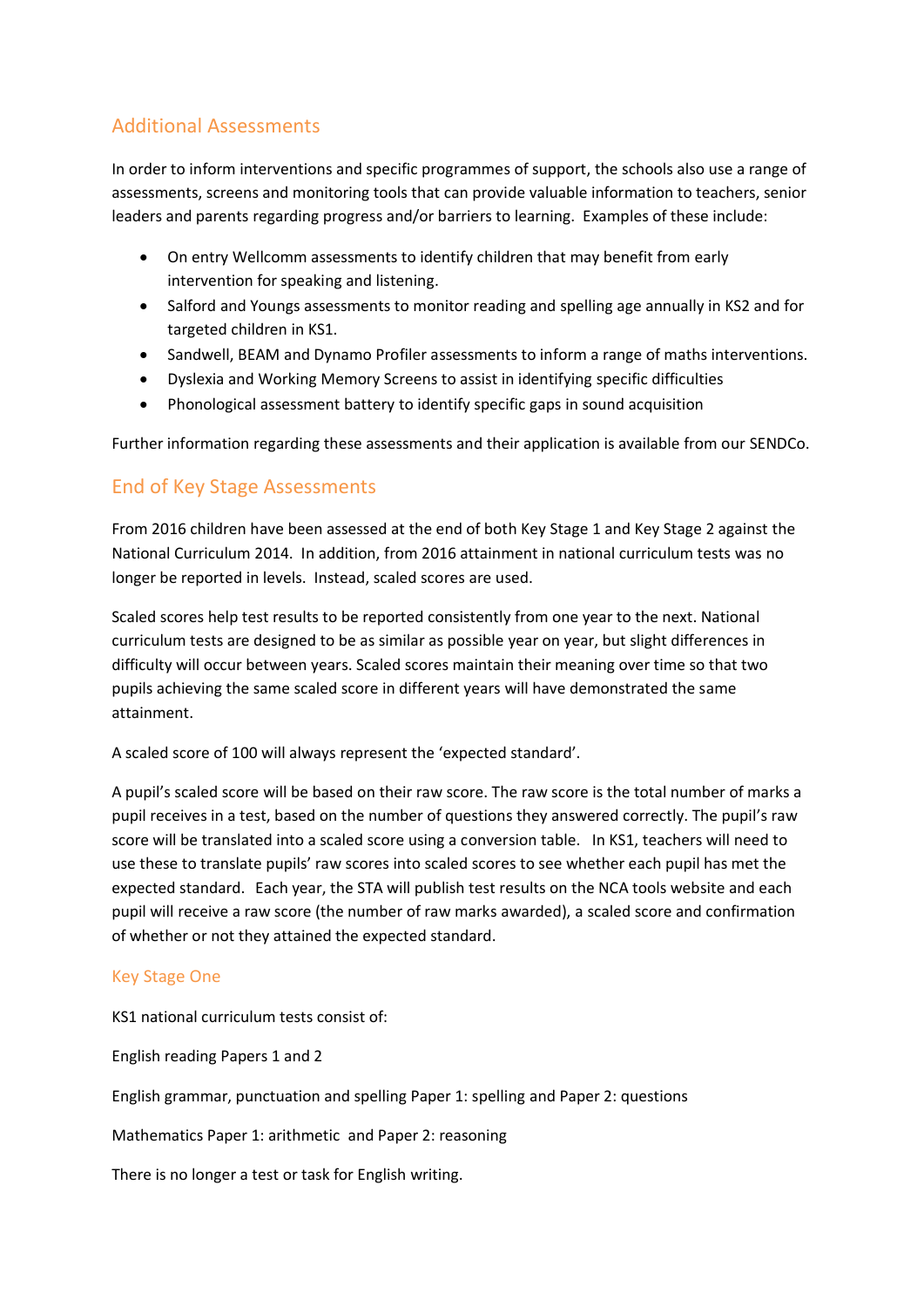Most children in Year Two will sit the tests, and they will be administered as part of normal class room practice during May. Teachers will use the outcomes of the tests along with a broad range of other evidence to inform their teacher assessments. The Interim Teachers Assessment Framework for KS1 and the Interim Pre Key Stage Standards for KS1 are the standards against which teachers will make their assessments.

In reading, writing and maths, depending on a child's depth of understanding of the KS1 programme of study, they may be assessed as either working towards the expected standard, working at the expected standard or working at greater depth within the expected standard. Additionally, if a pupil has reached the chronological age where an outcome must be reported but the pupil is deemed not to have completed the key stage 1 programme of study, then they may be assessed as working at the foundations for the expected standard. For science, children may be assessed as either working at the expected standard or working below the expected standard.

#### Key Stage Two

KS2 national curriculum tests consist of:

English reading : reading booklet and associated answer booklet

English grammar, punctuation and spelling Paper 1: short answer questions

English grammar, punctuation and spelling Paper 2: spelling

mathematics Paper 1: arithmetic

mathematics Paper 2: reasoning

mathematics Paper 3: reasoning

There are only 1 set of tests for each subject. The tests include a small number of questions designed to assess the most able pupils so separate tests are no longer required.

Most children in Year Six sit the tests, and they are administered in a single week in May.

In addition, science sampling tests are taken biennially in a sample of schools selected by the STA. The STA will contact selected schools early in the spring term. If selected, representatives from the STA administer the tests.

In addition to the outcomes of the tests, teachers will also use a broad range of other evidence to inform their teacher assessments of writing and science. The Interim Teachers Assessment Framework for KS2 and the Interim Pre Key Stage Standards for KS2 are the standards against which teachers will make their assessments.

For science, depending on a child's depth of understanding of the KS2 programme of study, they may be teacher assessed as either working at the expected standard or working below the expected standard. For writing, there is a broader range of possible teacher assessment outcomes as this is the sole measure of pupil attainment in writing at the end of KS2. For writing, they may be assessed as either working towards the expected standard, working at the expected standard or working at greater depth within the expected standard. Additionally, if a pupil has reached the chronological